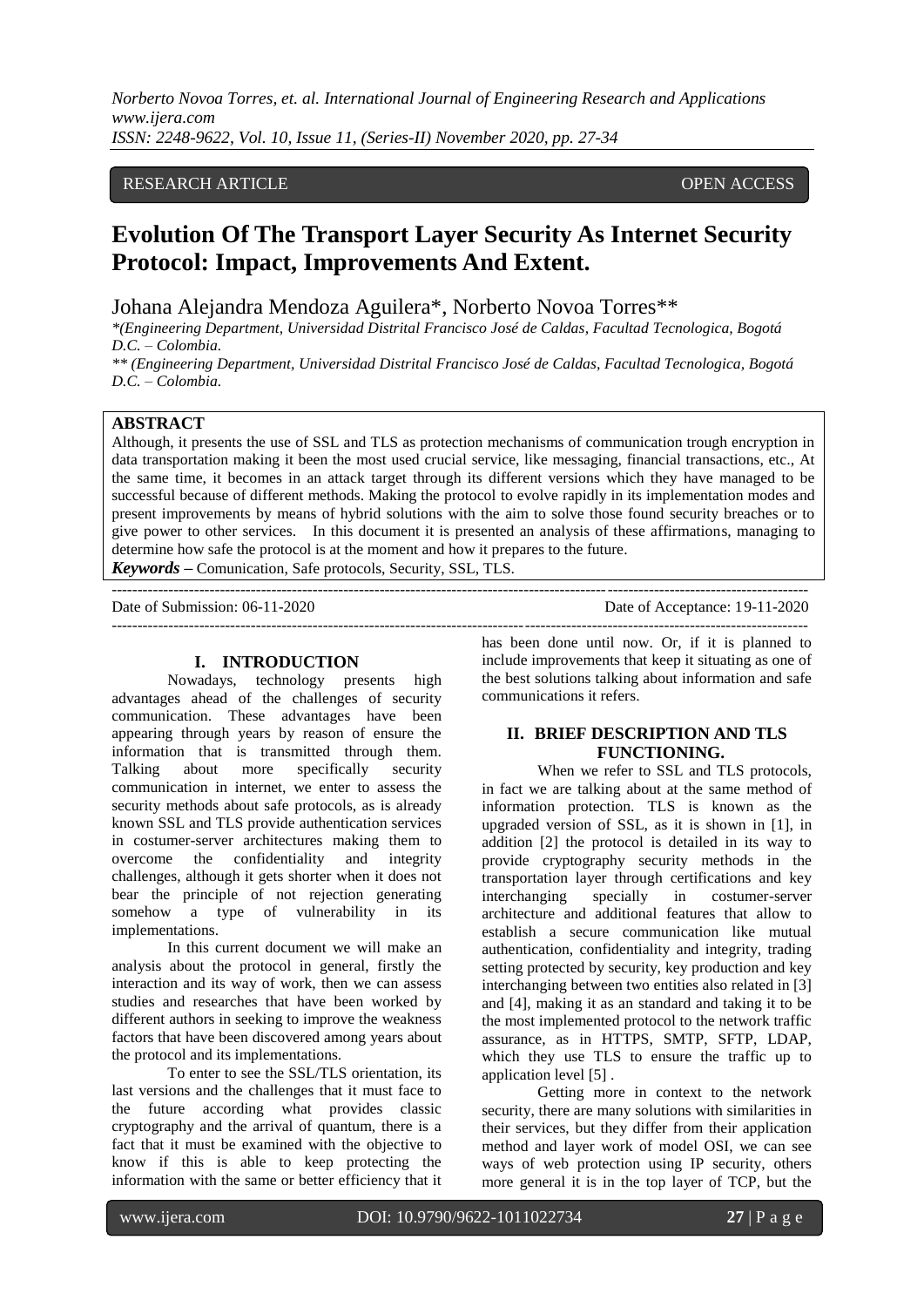most outstanding example is the Secure Sockets Layer (SSL) and the standard of TLS internet [6].

The SSL/TLS protocol presents an architecture that is capable to protect the information due to 5 subprotocols, in [7] the authors establish them as the Record Protocol, 3 Handshake protocols, the heart of TLS, and the Application Data Protocol. At the moment to establish connection through TLS before any type of information is transmitted, this one begins with the Handshake, which proceeds over the session layer to establish the cryptographic parameters and the session key to be used in the encryption over the presentation layer [8] [9], and this being responsible of trading and setting secure connection.

Once the Handshake process is finished, the session turns to data transfer. Here, the globalization protocol starts doing a massive encryption using the key generated by the Handshake, ensuring the channel and in addition, to initiate the information interchanging in a secure way [10], it is important to highlight that the massive encryption process or information protection is made by protocols of passwords interchanging, the same way is used by secure solutions as SSH, IPsec and QUIC protocols, as it is shown in [11].

## **III. IMPLEMENTATION AND USES**

TLS is a protocol of advanced transportation, once the concepts are understood and its operation it can be seen in a general way the crowd of applications it has had since its first appearing until today. This is implemented in: Electronic commerce, on line bank services, VPNs, Data encryption about VoIP, email, LDAP services and the cloud, making a possible and secure efficient data retention as it is mentioned in [12]

In general, there are execution examples among application protocols like:

- HTTP over TLS is HTTPS, to offer security to the webs especially in electronic commerce transactions. Using public password certificates to verify the identity of both sides.
- SSH uses TLS under it.
- SMTP and NNTP can operate also over TLS in a secure manner, to the secure access to the News service.
- POP3 and IMAP4 over TLS are POP3S and IMAPS

The main difference between these protocols is the use of the safe transportation layer, which is provided by TLS and the assignation of own TCP port numbers: 443 for HTTPS and 563 to NNTP; however, they work exactly the same as the originals (without use of the TLS).

Without leaving apart the rest of TLS uses, it is possible to go further a little bit in OpenVPN, determined as VPN free tool multi-platform based on TLS. OpenVPN uses the extended SSL/TLS protocol to operate the creation of tunnels and cryptographic elements needed to create a VPN (the dame VPN that creates IPsec) as is related in [1].

IPsec is used according [1], to create most of the VPN products actually created. Open code Chekpoint VPN-1, Cisco PIX and OpenSWAN are examples of common use VPN solutions which implements this protocol.

In addition, OpenVPN offers communication confidentiality via symmetrical encryption, also allows the use of digital certificates for the interchanging and authentication of asymmetrical passwords, offering integrity in the sent data through the use of Hash functions and Messages Authentications Codes (MAC). However, it is important to take into account that exists VPN based on IPsec.

On the side of APIs there is GNUTLS as complement of free software from the protocols, its purpose is to offer a programming interface for applications capable of allow the secure communication protocol, used over the transportation net layer. Due to three independent parts: TLS protocol part, certificate, and back end cryptography.

Finally, it is noted that JSSE being the extension of Java safe sockets, it uses both protocols, the Transportation Secure Layer (TLS) as well as, the Secure Socket Layer (SSL). They allow safe crypted communications between costumers and servers. Also, it works as infrastructure that abstracts the underlying mechanisms of SSL and TLS. By means of this abstraction that grants to programmers use encrypted secure communications at the same time the security vulnerabilities are minimized.

TLS is the most powerful cryptographic mode from the point of view of security (and, of course, the computational complexity point of view). The comparison with the TLS authentication mode revealed that there was a reduction in 5% of efficiency, ensured in [1].

# **IV. VULNERABILITIES**

In [13] it is believed that the only propose of TLS protection of communication between two final reliable spots, in other words, is both communication partners known each other and trust themselves.

Base on this, along 20 years after the first official implementation of the SSL, nowadays TLS, it has identified a series of vulnerabilities that get to severely affect the provided security levels by these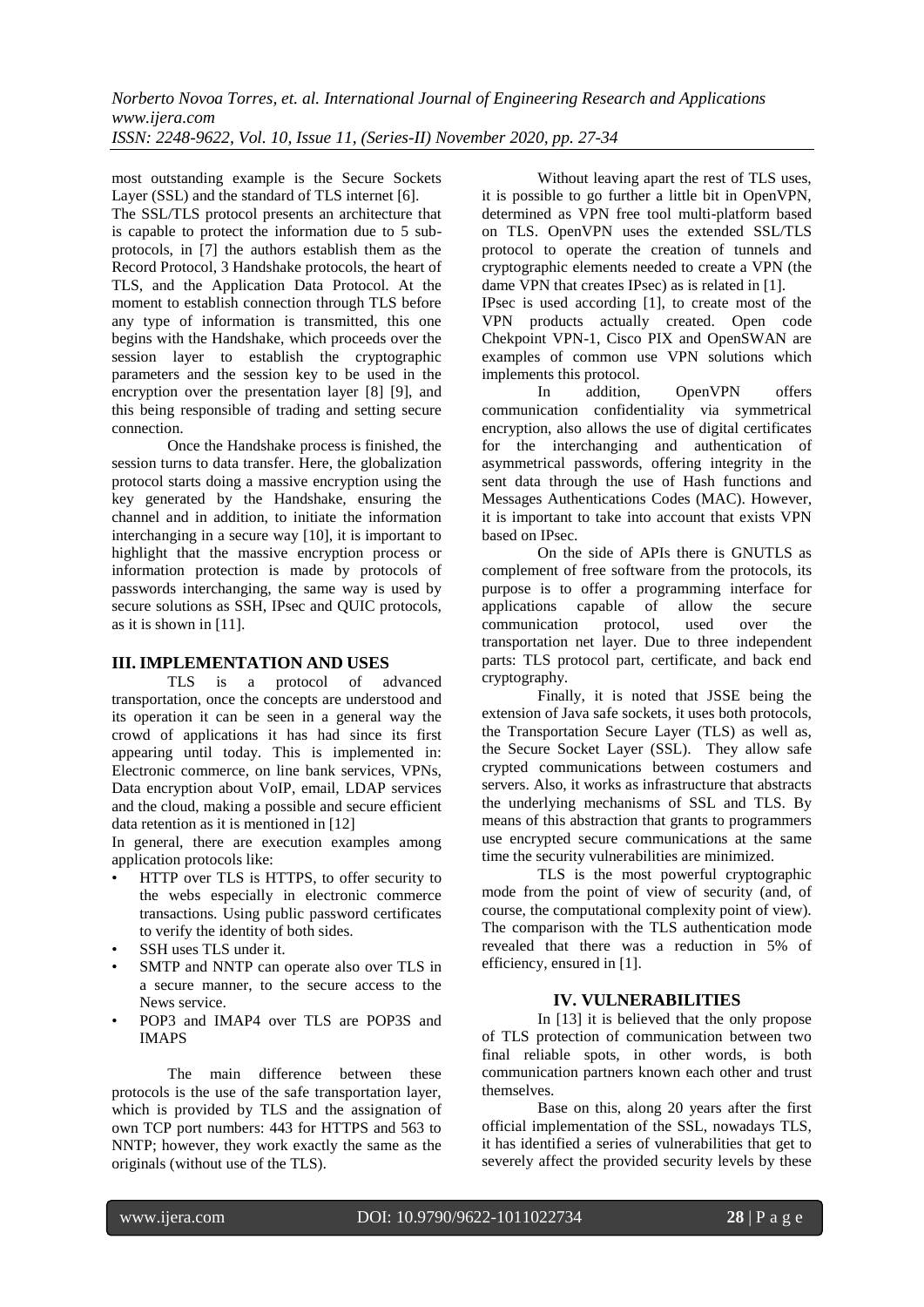protocols, even when these have had different improvements and upgrades.

Besides, it has identified the most noticed weakness what TLS had, was related to the encrypted and decrypted connections. As the SANS institute said when in [14] described 4 approaches to describe the SSL / TLS connections: 1) to realize a verification in the server itself; 2) the proxy server from the terminals; 3) decryption by the proper IDS, 4) independent tool to encrypt the connection.

To assess concerning the weaknesses of TLS, is necessary to start with the explanation that even when a web site has "https", it does not really guarantee the web site is reliable; this goes linked to the mode the communication is implemented. Thus, as is indicated in [15] people found that SSL / TLS protocols are not exempted of deficiencies based on PKI weak links, and it has found some targeted attacks to SSL / TLS in internet.

To be clearer, a simple example of this is: If the hand-shake is done with fake certifications, any attacker could have a phishing site capable of forge the contact information without the victim notice it. As they indicate in [16] was a situation in which the mutual authentication (with the costumer authentication (with the costumer authentication using a certification of public password) it changes from the server authentication during a session. What is more, in the implementation can remain security breaches without identify. In fact, there was an opportunity in which it could access to stored data in the server memory allowing an attacker to access to critical data, it was known as the Heart bleed vulnerability in the OpenSSL implementation. This (Heart bleed) attack permits the attacker to steal confidential data besides the use of TLS. It provides any person the power of having access in the system storage that previously was protected by OpenSSL. According to [17], this vulnerability breaks the confidentiality of the secret passwords used to encrypt all the traffic.

One of most significant attacks among history, it has been the time attack based on Lucky 13. This is about a new Padding Oracle Attack alternative at the moment of MAC integrity verification. The most of the implementations of TLS are vulnerable to this. In [18], it is claimed that the Padding Oracle Attack explodes simple problems (as implementations that send filled error warnings after the encryption) till more advanced attacks that use side channels. It can be assembled by a man standard attack in the (MITM) environment which only obtains encrypted texts also can inject encrypted texts from its own network composition as it is indicated in [19].

Also, there is the "Beast attack". BEAST is an "exploit browser against SSL / TLS" and it was revealed in September 2011. It is said in [5], this

attack takes advantage of the CBC weaknesses to explode the SSL / TLS protocol. It is based on an exploitation JavaScript code that works with a network sniffer to decrypt the cookies that transport the users´ accreditations to access the accounts.

After BEAST, it was known another new technic named as CRIME to jeopardize the integrity of HTTP sessions, they protected by SSL. This means "Compression Ratio Info-leak Made Easy". In [5], claims that is a security attack against secret web cookies, this through connections that use the protocols of (HTTPS) Hypertext Transference Protocol and SPDY (speedy) also uses data compression.

CRIME can be consider a MITM (man-inthe-middle attack) as well, where the attacker get access to independent connections with the victims and transmits messages among them. A MITM violates the security (and the privacy) that the final points try to impose, in this manner is mentioned in [20].

Finally, we cannot let to mention one last vulnerability, the "Bleichenbacher" attack also known as ROBOT. This stands for "Return of Bleicherbancher´s Oracle Threat". Specified as an attack that [5], permits to perform encrypted operations and RSA signature with the private password of a TLS server. This one, with several different signals, uses its own exploration methodology to differentiate between the types of error as waiting periods, connection reestablishments and TLS duplicated alerts.

# **V. IMPROVEMENT PROTOCOL MECHANISIMS**

Taking as reference what is presented previously, TLS is a protocol because of its usability and workability is too appealing for attackers. For this reason among its history it has resulted in detection of failures in operation mode. Different organizations and work teams independently look for the reinforcement and improvement of mechanisms that uses to traffic transport, besides the fast technology development growth hast let the TLS protocol has improvements, as it must be able to be used in any technologic devise that requires the information be sent.

The improvements made in this protocol, look for information integrity and confidentiality be the most important factor for use, as the pass of the years it has been seen how TLS has succeed in different versions of other protocols and itself, we have the SSL 3.0 protocol which in its moment was standard use however due to studies and its high vulnerabilities this starts being replaced till was obsolete, resulting in as priority and standardization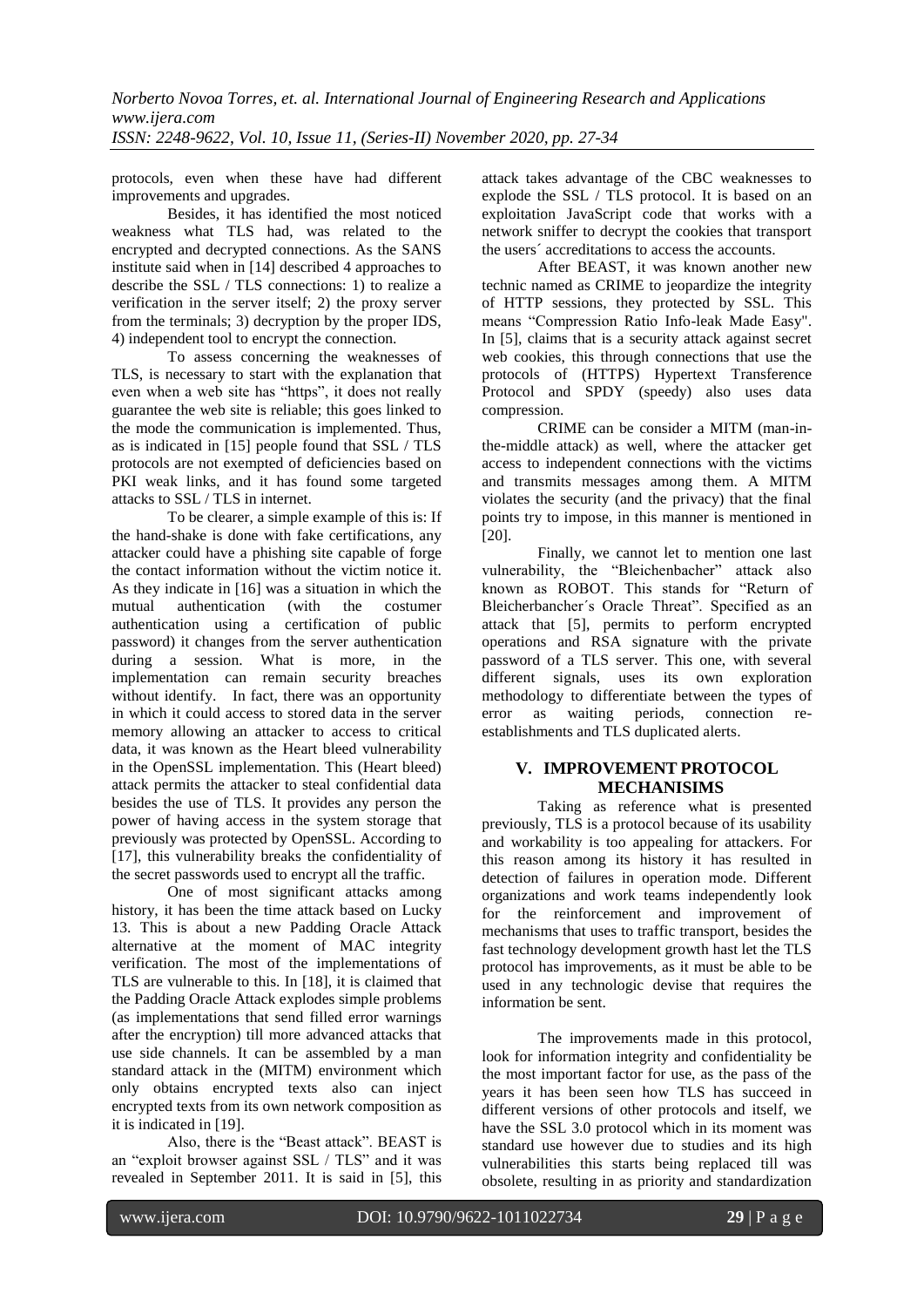the TLS 1.0, illustrating that the implemented improvement in this version was not so meaningful but relevant to not permit these protocols could interoperate.

In this protocol the security of information is an important factor, for this reason the developed and applied improvements are done as the transported information is safer ensuring a complete transference in an efficient manner, it has received important improvements to protect itself from encrypted attacks by blocks, initialization adding vectors, MD5 addition, methods as SHA and AES inter alia.

The relation concept in the TLS protocol lays foundations on the improvements can be made when it requires to establish any type of connection, as it can be seen in [21], association formalizes what protocols sessions pretend to communicate between them. This idea in necessary to identify trivial attacks in which the adversary reveals a member´s session password from a tested session, suggesting it as an improvement to catch the security of protocols with password´s interchange, in the same way the improvements to insecurities detection are mentioned by the authors in [22], they extend the PMD rules "source code analyzers" adding a group of innovative rules, it is about three rules to detect the unsafe selectors SSL / TLS patterns. The general terms are translated in type of improvement of implementation.

The protocol constant investigation causes companies and organizations that offer products and implement previous version migrate and upgrade their systems to be protected before new threats, different researchers and organizations destined to improve and implement new techniques. In this section we will approach some of the improvements that have been applied to the protocol and how these contribute to the transportation advance and communications´ security that are used daily.

One presented improvement but not implemented is mentioned in [23], modification to the SSL / TLS protocol replacing the password agreement, currently is implemented through a public password, with QKD. QKD refers to the attribution term of quantic key, it is not new to mention the evolution of quantic computing and how this will bring benefits to the cryptography and the manner in which the information is transmitted, and the combination of quantic computation and TLS protocol allows unconditionally generated passwords are transported but never unprotected, bringing more security to the currently attacks that are already

difficult to make due to the limited processing level the current machines have.

On the other hand, we find the TLS protocol provides security in endings point to point, this means if it wants to implement an authentication between more than two points this could not be applied, its structure does not work with this type of architecture due to it considers a third action from other user can be seen as an attack to the established communication. In [3], it is proposed to elaborate an improved version to establish a TLS session between N entities. To simplify, we describe a solution with  $N = 3$ . Set more than 2 points means the passwords<sup> $\gamma$ </sup> distribution will be exposed, however one of the options to make a correct application without this one tends to be misinterpreted is the encrypted implementation by cryptographic means as the RSA is, which permits to do a group of encryptions that lead to allotment of two or more points of indirect sessions as it allows multiple sessions and its feasibility and integrity keeps preserving in secure and reliable manner.

As it exposed in [4], the authors highlight to improve the protocol to link TLS through the use of IBDC, Using TLS as a framework in which IBC is integrated. This can avoid the requirement to implement a completely new security library. At the same time, TLS can be used by interchanging successfully the IBC cryptographic settings without changing the TLS code [4]. The IBC corresponds to certificated mechanisms of double identity applied to the target of making improvements over IBC as this is restricted for lack of security. Conducting the improvement of this IBDC implementation requires an adjustment to the TLS protocol, as a result it gets performance advantages and efficiency, as well as the form of effective recovering passwords are generated.

Describe the traffic that TLS transports is one of the most sensitive points its implementation has, this one cannot be detected in a simple way, because is too different, in [24], the authors suggest a new method to generate service signatures automatically starting from SSL / TLS loading useful data and classify the network traffic according to its application services.

The performance and viability of the suggested method to get an experimental result that classify the 95% approximately from SSL / TLS traffic with the 90% approx. of precision to each SSL / TLS service, it is stated in [24]. If one of the TLS protocol´s use advantages is its security however it can complicate the type of information it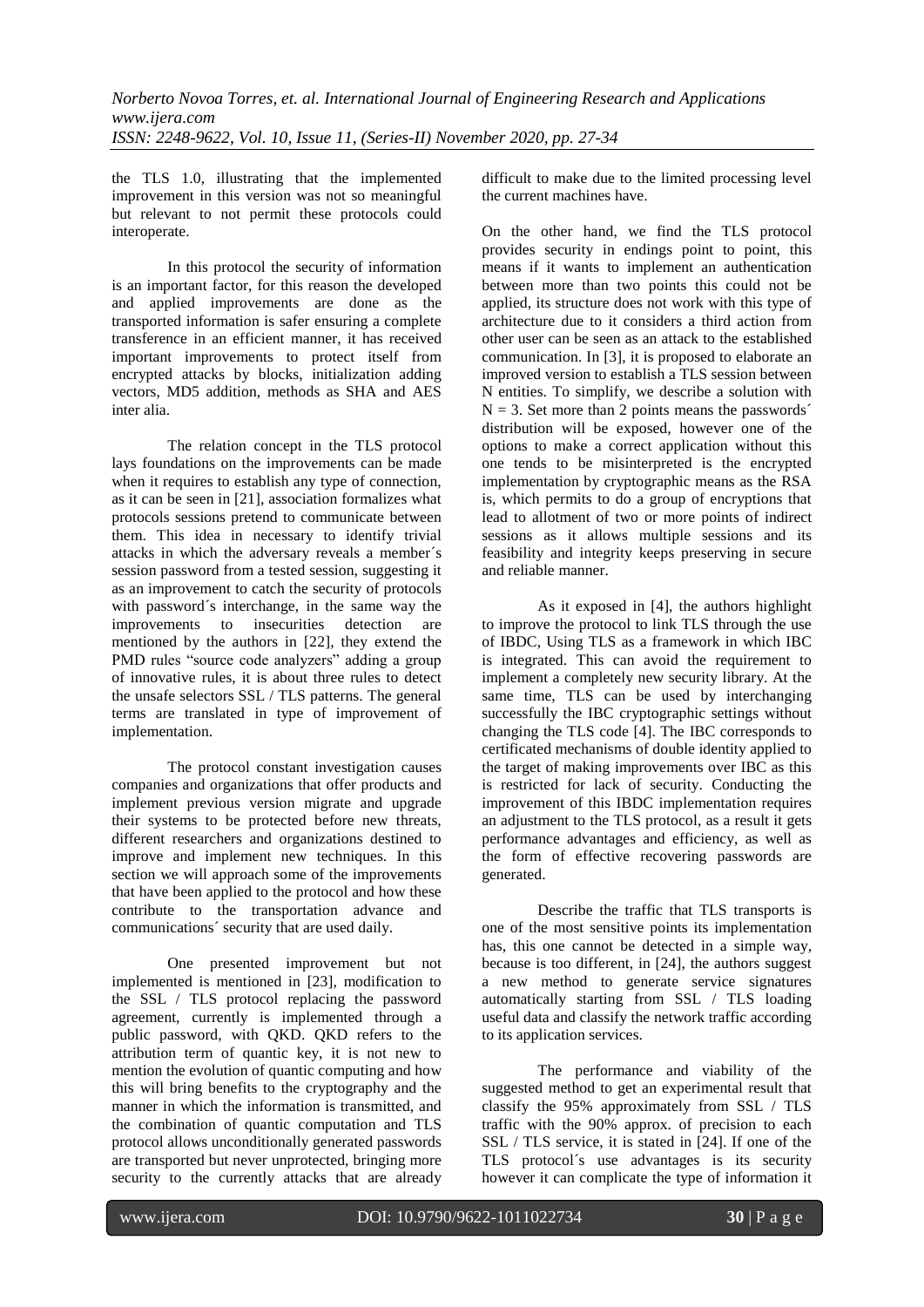can transport. To organizations as well as the users, one of the options to be sure that the sent information really belongs to what they want to transmit is the traffic classification, having the knowledge of this implies knowing what applications or processes are the ones making the actions over TLS.

The protocol security is an investigation topic and constant improvement, and as is, an industry standard reveals some interest form other people who want to find vulnerabilities to rake advantage of this information for personal or commercial purposes, as the authors talk about in [5], to protect ourselves from this threats, in the TLS protocol many security improvements can be used, in these ones it is emphasized the use and implementation is strictly personal, as the users always are given by the possibility to choose the tools they consider more suitable, to improve the protocol it is recommended to manage the last software special versions of OpenSSL, NSS untrusted protocols activation and deactivation, or the ones are not required in traffic, the several mechanisms and their types of use of this protocol always are focus of investigation and constantly are upgraded, or they are marked as development tendency that allows many versions as it was TLS 1.2 up to TLS 1.3.

#### **VI. DEVELOPMENT TENDENCIES AND PROTOCOL EVOLUTION.**

As the TLS protocol is a standard, is mentioned in [5], which is used in an important layer so it cannot be alone, to be sure this one keep being 100% secure, trustable, and solid for whoever use it. Nowadays, with the vision to build new super computers based on new models like quantum, they have made that TLS concepts make improvement and development processes. All the evolution process of the protocol started after its use was becoming in a vulnerability more than an ally. As it is known, the substitution of SSL for TLS and its versions until the 1.3 have been developed based on the current needs the systems present, but starting from the concept of new technologies and environments, people start making proposals to set the lines the development should follow.

In [25], the information of quantum technology could accept completely new modes of information processing based on quantum principles. In fact, there are many useful tasks in the field, as QC Quantum Cryptography, this only involve a few consecutive quantum computational steps. The use of quantum models and its structure allows the transported passwords in the TLS protocol are

completely secure and efficient to avoid that any intruder person can access to data and use this information to their own benefit. Its application goes further than this, as it is about to understand that security among costumers and servers will have such integrity that the needs in a security level will be mitigated, as more studies and investigations are conducted. This approach has allowed to avoid the design of a completely new protocol, as it can have the expected security failures. In fact, this integration has efficiently facilitated SSL as well as QC obtain mutual benefits. On one side, SSL can get new secret passwords from QKD. On the other side, the public conventional discussions required of QC can be transmitted by SSL encapsulation, as the authors expose in [25].

One of the most wanted element is the signals identification, noises received by the communication channels, blind identification using n-samples excessively, where is included the noises to the received signals of the exposed channel in [26]. This will permit by the use of TLS protocol it can be able to perform and identify the transmitted traffic application, inasmuch as do this in a linear manner or with the actual used tools it can be exhausting as requires a too high computational level. In the future, we plan to do an ID-IP frame policy to use the storage in an effective way, also increase the speed of system identification. It can be deleted the expired ID session and the group of the IP server, which is mentioned in en [24]. This lead us in a different processes to identify the traffic over this protocol can be faster and more efficient but at the same time allow tis security increases.

As is presented in [27], a difference motivated by the 0-RTT mode in TLS 1.3, is the introduction of the called semi-static passwords. These passwords are a bit between transitory and static passwords, which they start to establish the mode the produced passwords should be compounded leading out to its future implementations and applicability, some others prefer to base on the OPTLS design as is in the case of authors in [28], which ones are centered in the OPTLS design and its applicability to the cryptographic core of TLS 1.3. The analysis presented here, includes in a basic security model, these ones managing always the criteria to improve and permit the evolution of this would be more efficient and secure.

In [29], is mentioned that, TLS 1.3 is about in a Diffie-Hellman hand shake that generally uses an elliptic curve, followed by the application data encryption using an AEAD framework like AES-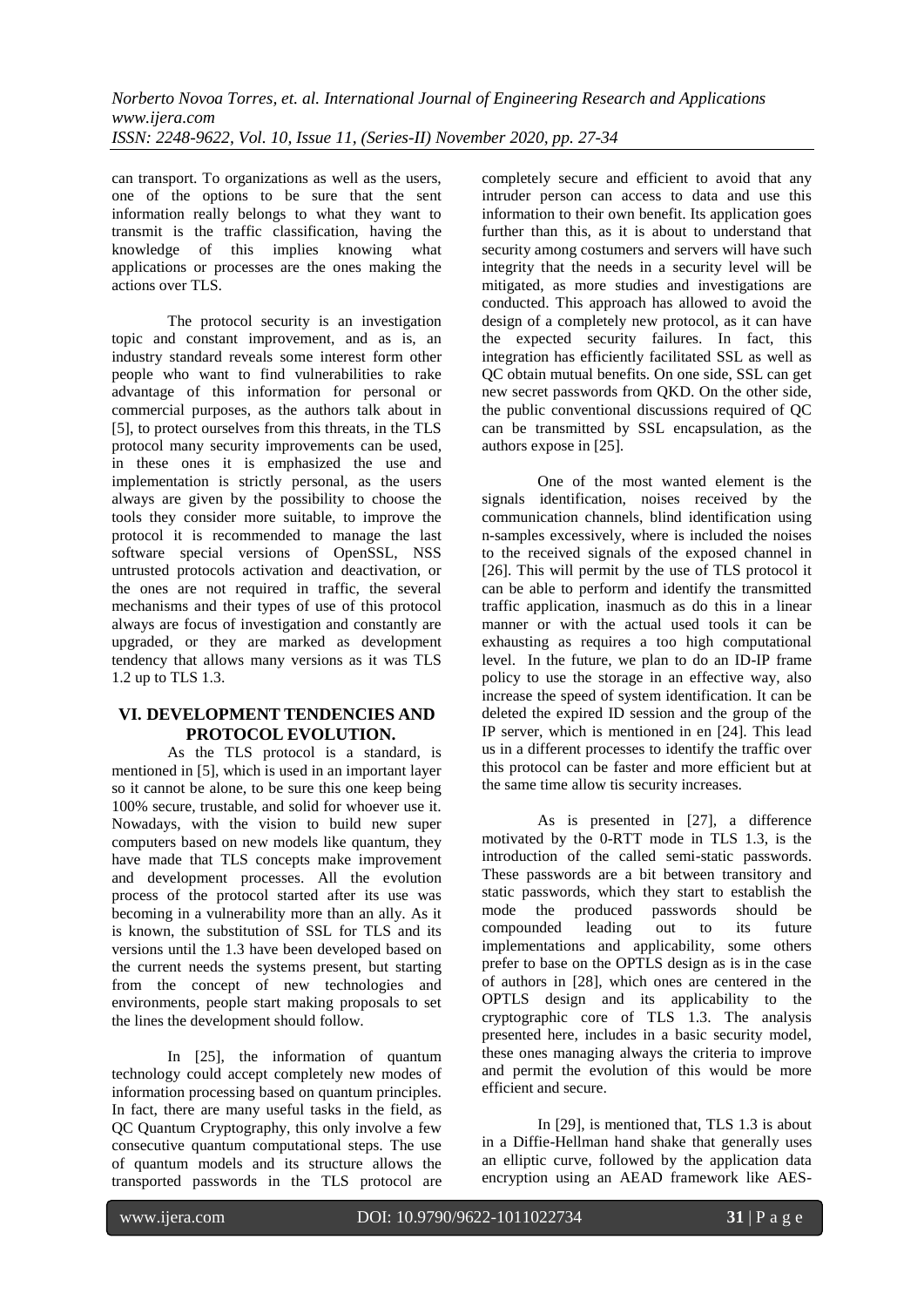GCM. The 1-RTT essential structure has held stable since the first drafts of TLS 1.3. Where the conception of the best and secure methods always have been the priority, each version brings its own substantial improvements, but these ones are represented in some documents which are the bases to the protocol generation and implementation. In TLS its initial and planned documentation, continues and improves as new mechanisms are accepted that allows reinforcement and incident mitigation, and they can be presented at the moment the information travels along the transport layer.

To [30], as the last modifications are made to the TLS 1.3 specifications, the model will upgrade more and the analysis will execute again. This will make sure new errors do not be introduced, regarding the current properties, and it will substantially simplify the analysis of new properties. Currently, is the most upgraded standard protocol, but it does not mean this one is based to avoid all vulnerabilities can exist, because of this as the time goes by and the organizations tend to conduct the TLS 1.2 and TLS 1.3 upgrade, it will generate new improvements that allow properties and risks get adjusted.

#### **VII. CONCLUSIONS**

Analysing the SSL protocol from its beginnings and later call TLS due to the improvements and new functionalities, is important to highlight the given contributions to each security solutions displayed on internet, and they have been constantly applied to offer point to point, costumer – server protection. Their different communication processes and key interchanging in each state or each communication link task, before it passes any type of information between sender and receiver, it offers reliability for data protection in light of reading and modification (Integrity) and only will be read by its receivers (Confidentiality), thus, it continues working for its constant improvement.

Yet, when its security is high level one, among time its first implementation, it has had different attacks which have gotten to infringe TLS as well as its predecessor SSL. Nevertheless, even we talk about vulnerabilities, are these the ones that have allowed to focus on this matter, to intensify high security levels.

The improvement and trend showed in this paper, is only a fraction on how this protocol can be so important in its study field, allowing we can search, establish, and propose different solutions with the intention to enhance the protocol, it was demonstrated, and that is a fundamental base to the constant communicating traffic and its potential vulnerabilities where the majority of the devices

could be replaced.

Finally, the application and use of the TLS protocol is too big, as this is a standard of the industry and make the device suppliers use a transportation layer making them to implement the last proposed techniques. Thus, it makes the organization migrate or upgrade their technological tools, the security becomes in the most important feature due to the costumer and server interaction, applying in examples like business and e-trading.

#### **REFERENCES**

- [1]. I. Kotuliak, P. Rybár y P. Trúchly, *«Performance comparison of IPsec and TLS based VPN technologies,»* de 2011 9th International Conference on Emerging eLearning Technologies and Applications (ICETA), Stara Lesna, 2011.
- [2]. A. A. a. S. T. P. Sirohi, *«A comprehensive study on security attacks on SSL/TLS protocol,»* de 2016 2nd International Conference on Next Generation Computing Technologies (NGCT), Dehradun, India, 2016.
- [3]. B. M, *«Securing Communications between Multiple Entities Using a Single TLS Session,»* de 2011 4th IFIP International Conference on New Technologies, Mobility and Security, Paris, Francia, 2011.
- [4]. B. F. a. Z. B. Y. Dai-Rong, *«Improving TLS Protocol Using Identity-Based Doublecertificate Mechanism,»* de 2012 International Conference on Industrial Control and Electronics Engineering, Xi'an, China, 2012.
- [5]. V. R. a. R. O. O. Ivanov, *«Comparison of Modern Network Attacks on TLS Protocol,»* de 2018 International Scientific-Practical Conference Problems of Infocommunications. Science and Technology, Kharkiv, Ucrania, 2018.
- [6]. A. Thiruneelakandan y T. Thirumurugan, *«An approach towards improved cyber security by hardware acceleration of OpenSSL cryptographic functions,»* de 2011 International Conference on Electronics, Communication and Computing Technologies, Pauls Nagar, India , 2011.
- [7]. R. D y W. L, *«A hybrid method for service identification of SSL/TLS encrypted traffic,»* de 2016 2nd IEEE International Conference on Computer and Communications (ICCC), Chengdu, China, 2016.
- [8]. V. K. a. M. H. A. K. Ranjan, *«Security analysis of TLS authentication,»* de 2014 International Conference on Contemporary Computing and Informatics (IC3I), Mysore, India, 2014.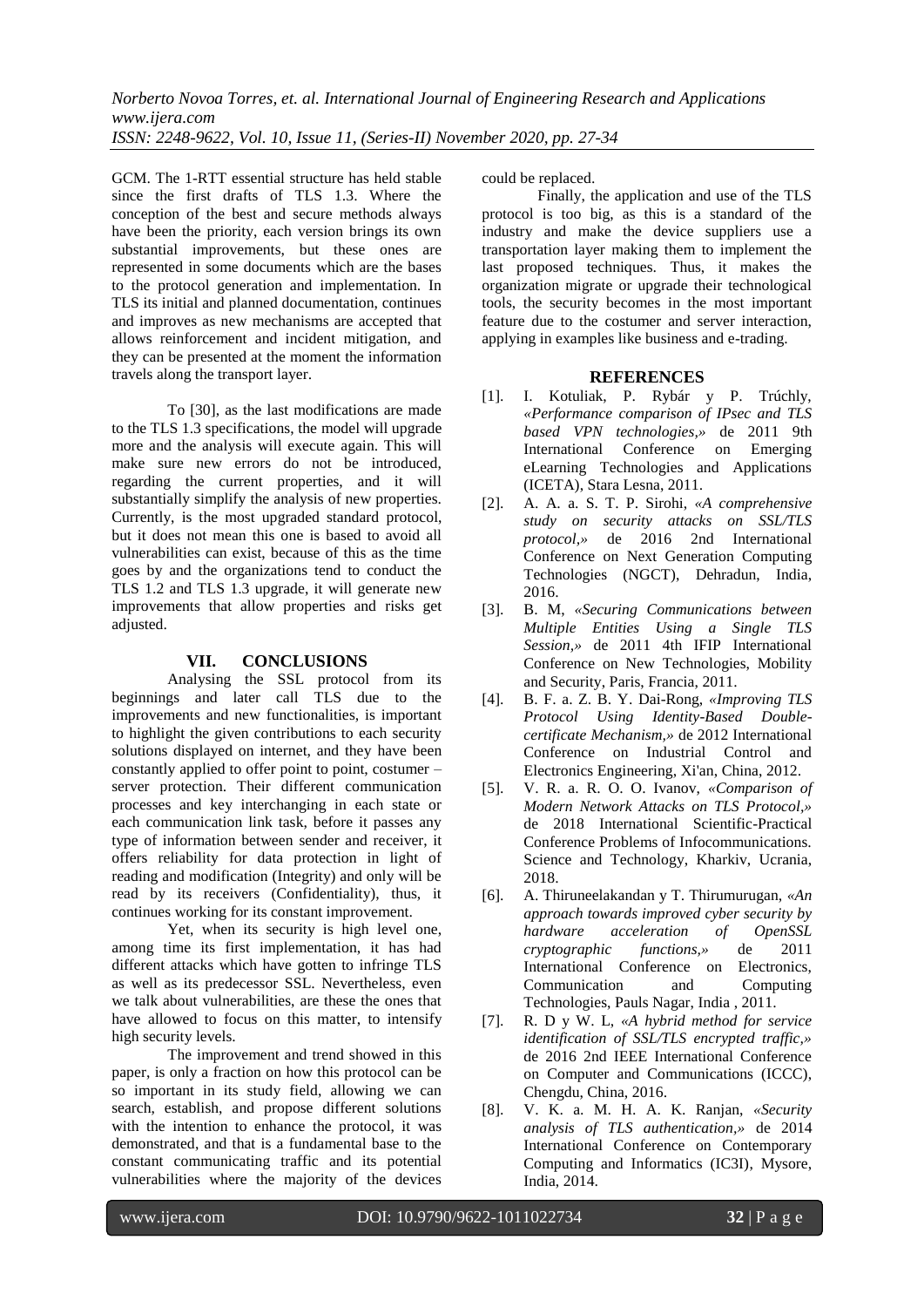- [9]. H. Choi y H. Lee, *«Extraction of TLS master secret key in windows,»* de 2016 International Conference on Information and Communication Technology Convergence (ICTC), Jeju, South Korea, 2016.
- [10]. M. B. H. Y. a. M. A. R. Mzid, *«Adapting TLS handshake protocol for heterogenous IPbased WSN using identity based cryptography,»* de 2010 International Conference on Wireless and Ubiquitous Systems, Sousse, Tunisia, 2010.
- [11]. M. Fischlin y F. Günther, *«Replay Attacks on Zero Round-Trip Time: The Case of the TLS 1.3 Handshake Candidates,»* de 2017 IEEE European Symposium on Security and Privacy (EuroS&P), Paris, France, 2017.
- [12]. I. A. Sukhodolskiy y S. V. Zapechnikov*, «An access control model for cloud storage using attribute-based encryption,»* de 2017 IEEE Conference of Russian Young Researchers in Electrical and Electronic Engineering (EIConRus), St. Petersburg, Russia, 2017.
- [13]. P. Kieseberg, P. Frühwirt, S. Schrittwieser y E. Weippl*,«Security tests for mobile applications — Why using TLS/SSL is not enough,»* de IEEE Eighth International Conference on Software Testing, Verification and Validation Workshops (ICSTW), Graz, Austria, 2015.
- [14]. T. Radivilova, L. Kirichenko, D. Ageyev, M. Tawalbeh y V. Bulakh, *«Decrypting SSL/TLS traffic for hidden threats detection,»* de IEEE 9th International Conference on Dependable Systems, Services and Technologies (DESSERT), Kiev, Ukraine, 2018.
- [15]. W. Liu, P. Ren, Y. Zhang y H.-x. Duan*, «SSL-DP: A Rootkit of Network Based SSL and TLS Traffic Decryptor,»* de Second Cybercrime and Trustworthy Computing Workshop, Ballarat, VIC, Australia, 2010.
- [16]. Y. Suga, *«Countermeasures and Tactics for Transitioning against the SSL/TLS Renegotiation Vulnerability,»* de Sixth International Conference on Innovative Mobile and Internet Services in Ubiquitous Computing, Palermo, Italy, 2012.
- [17]. L. Alqaydi, C. Y. Yeun y E. Damiani, *«Security enhancements to TLS for improved national control,»* de 2017 12th International Conference for Internet Technology and Secured Transactions (ICITST), Cambridge, UK, 2017.
- [18]. A. Delignat-Lavaud, C. Fournet, M. Kohlweiss, J. Protzenko, A. Rastogi, N. Swamy, S. Zanella-Beguelin,K. Bhargavan, J. Pan y J. K. Zinzindohoue, *«Implementing and Proving the TLS 1.3*

*Record Layer,»* de 2017 IEEE Symposium on Security and Privacy (SP), San Jose, CA, USA , 2017.

- [19]. J. Wang, Y. Yang, L. Chen, G. Yang, Z. Chen y L. Wen, *«A Combination of Timing Attack and Statistical Method to Reduce Computational Complexities of SSL/TLS Side-Channel Attack,»* de 2015 11th International Conference on Computational Intelligence and Security (CIS), Shenzhen, China , 2015.
- [20]. V. A. Cunha, M. B. d. Carvalho, D. Corujo, J. P. Barraca, D. Gomes, A. E. Schaeffer-Filho, C. R. P. d. Santos, L. Z. Granville y R. L. Aguiar*, «An SFC-enabled approach for processing SSL/TLS encrypted traffic in Future Enterprise Networks,»* de 2018 IEEE Symposium on Computers and Communications (ISCC), Natal, Brazil , 2018.
- [21]. M. Fischlin, F. Günther, B. Schmidt y B. Warinschi, *«Key Confirmation in Key Exchange: A Formal Treatment and Implications for TLS 1.3,»* de 2016 IEEE Symposium on Security and Privacy (SP), San Jose, CA, USA , 2016.
- [22]. M. Alhanahnah y Q. Yan, *«Towards best secure coding practice for implementing SSL/TLS,»* de IEEE INFOCOM 2018 - IEEE Conference on Computer Communications Workshops (INFOCOM WKSHPS), Honolulu, HI, USA, 2018.
- [23]. M. Pivk, C. Kollmitzer y S. Rass, *«SSL/TLS with Quantum Cryptography,»* de 2009 Third International Conference on Quantum, Nano and Micro Technologies, Cancun, Mexico , 2009.
- [24]. K. U. K. Sung-Min KimDept. of Computer and Information Science, Y.-H. Goo, M.-S. Kim, S.-G. Choi y M.-J. Choi, *«A method for service identification of SSL/TLS encrypted traffic with the relation of session ID and Server IP,»* de 2015 17th Asia-Pacific Network Operations and Management Symposium (APNOMS), Busan, South Korea , 2015.
- [25]. S. T. Faraj, *«A novel extension of SSL/TLS based on quantum key distribution,»* de 2008 International Conference on Computer and Communication Engineering, Kuala Lumpur, Malaysia , 2008.
- [26]. M. Komatsu, T. Odake, H. Matsumoto y T. Furukawa, *«A proposal of blind channel identification based on TLS using oversampling method for the received signals including noises,»* de 2012 International Symposium on Intelligent Signal Processing and Communications Systems, Taipei, Taiwan, 2012.